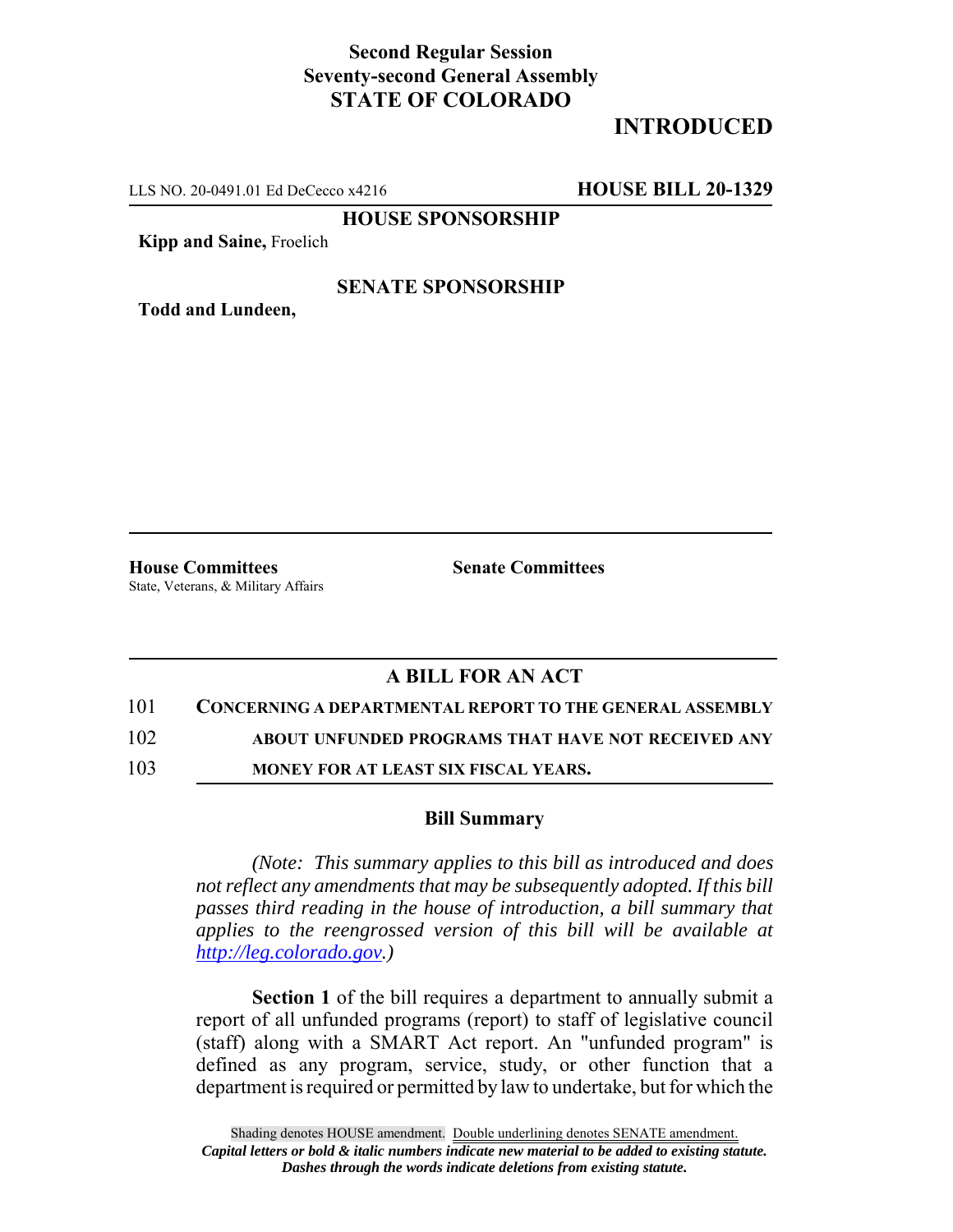department has not received an appropriation or money from any other source for the last 6 fiscal years. Staff will provide the report to the applicable SMART Act joint committee of reference and a compilation of the reports to the statutory revision committee. The department is required to include the report in its SMART Act presentation to the joint committee of reference.

**Section 2** authorizes the statutory revision committee to recommend legislation to repeal an unfunded program included in the report.

1 *Be it enacted by the General Assembly of the State of Colorado:*

2 **SECTION 1.** In Colorado Revised Statutes, 2-7-203, **amend** 3 (2)(a)(II) and (2)(a)(III); and **add** (2)(a)(IV) and (6) as follows:

 **2-7-203. Departmental presentations to legislative committees of reference - departmental regulatory agendas - definition.** (2) (a) Each joint committee of reference shall conduct at least one but not more than three hearings in the first two weeks of the regular legislative session, during which hearings the joint committee shall hear a presentation from each department that is assigned to such committee pursuant to subsection (1) of this section regarding:

11 (II) The department's regulatory agenda required pursuant to 12 subsection (4) of this section; and

13 (III) The department's budget request and associated legislative 14 agenda for the current regular legislative session; AND

15 (IV) THE DEPARTMENT'S REPORT OF ALL UNFUNDED PROGRAMS 16 REQUIRED PURSUANT TO SUBSECTION (6) OF THIS SECTION.

 (6) (a) ALONG WITH THE DEPARTMENTAL REGULATORY AGENDA THAT IS FILED ON NOVEMBER 1, 2020, AND NOVEMBER 1 OF EACH YEAR THEREAFTER, EACH DEPARTMENT SHALL PROVIDE STAFF OF THE LEGISLATIVE COUNCIL WITH A REPORT OF ALL UNFUNDED PROGRAMS, IF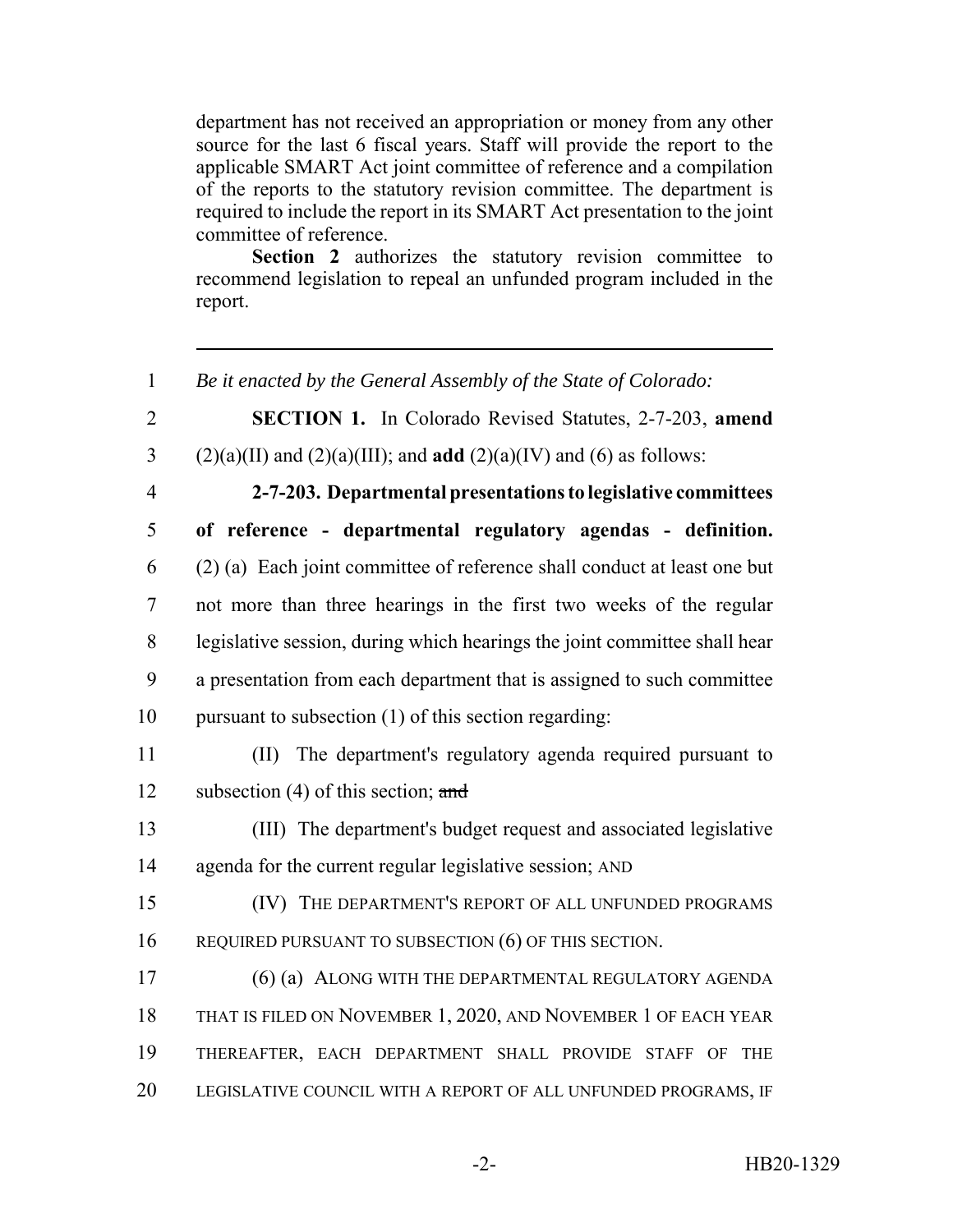ANY, WHICH INCLUDES THE FOLLOWING INFORMATION FOR EACH UNFUNDED PROGRAM:

(I) A BRIEF DESCRIPTION OF THE UNFUNDED PROGRAM;

 (II) THE LAST FISCAL YEAR THAT THE DEPARTMENT RECEIVED AN APPROPRIATION OR MONEY FROM ANY OTHER SOURCE FOR THE UNFUNDED PROGRAM; AND

(III) THE STATUTORY CITATION FOR THE UNFUNDED PROGRAM.

 (b) STAFF OF THE LEGISLATIVE COUNCIL SHALL DISTRIBUTE A REPORT RECEIVED IN ACCORDANCE WITH SUBSECTION (6)(a) OF THIS SECTION TO THE APPLICABLE COMMITTEE OF REFERENCE PRIOR TO THE DEPARTMENTAL PRESENTATIONS TO THE COMMITTEE OF REFERENCE. STAFF SHALL COMPILE ALL OF THE REPORTS AND SUBMIT THE COMPILATION TO THE STATUTORY REVISION COMMITTEE CREATED IN SECTION 2-3-901 (1).

 (c) AS USED IN THIS SUBSECTION (6), "UNFUNDED PROGRAM" MEANS ANY PROGRAM, SERVICE, STUDY, OR OTHER FUNCTION THAT A DEPARTMENT IS REQUIRED OR PERMITTED BY LAW TO UNDERTAKE, BUT FOR WHICH THE DEPARTMENT HAS NOT RECEIVED AN APPROPRIATION OR MONEY FROM ANY OTHER SOURCE FOR THE LAST SIX FISCAL YEARS 20 PRECEDING THE DATE OF THE REPORT DESCRIBED IN SUBSECTION (6)(a) OF THIS SECTION.

 **SECTION 2.** In Colorado Revised Statutes, 2-3-902, **amend** (2); and **add** (4) as follows:

 **2-3-902. Duties of committee.** (2) Any legislation proposed by 25 the committee and sponsored by a committee member under paragraph 26 (d) of subsection  $(1)$  SUBSECTION  $(1)(d)$  OR  $(4)$  of this section is exempt from the five-bill limitation specified in rule 24 of the joint rules of the